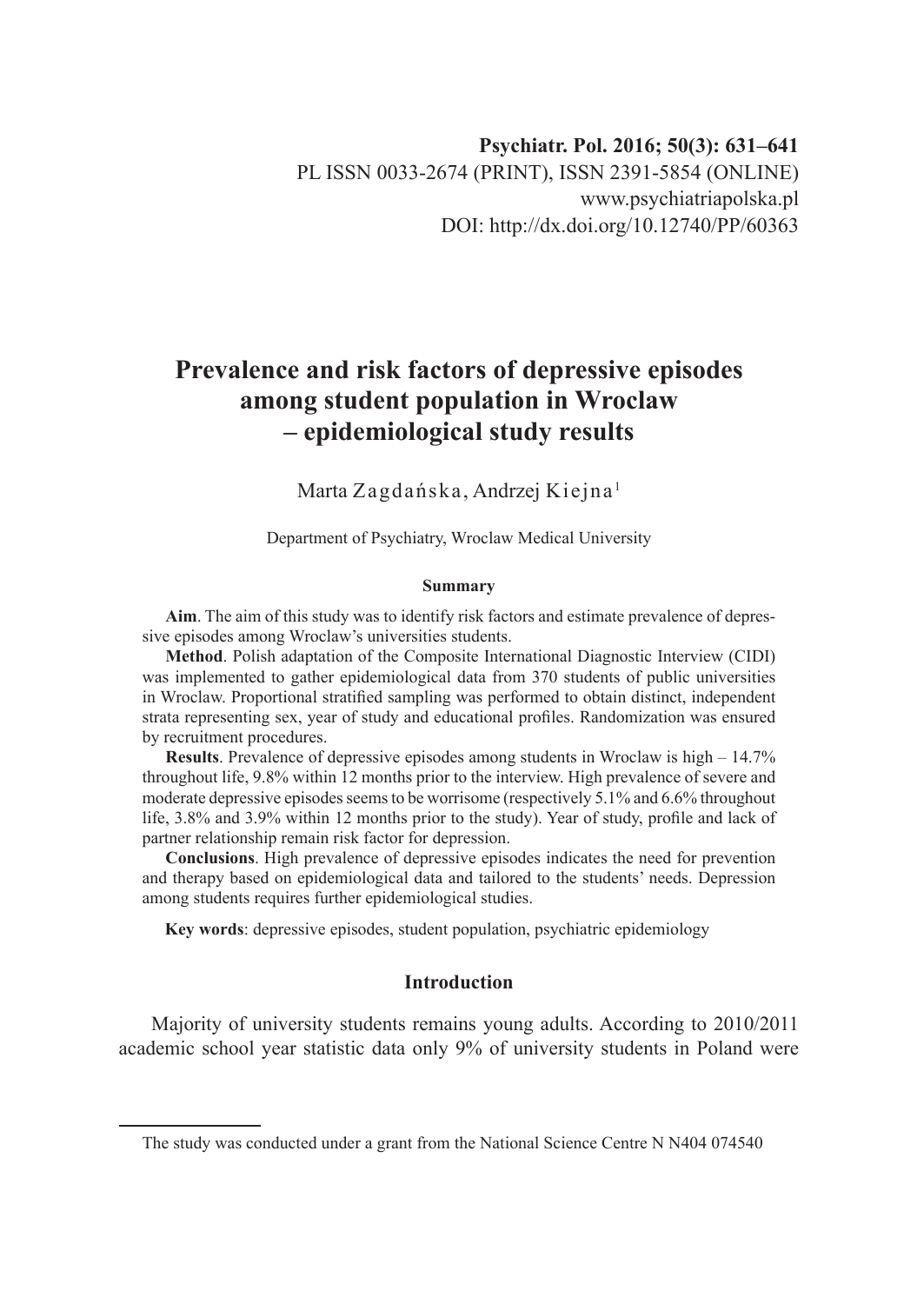above 30 years old [1]. Relationship between studying and mental health (including the depressive disorders) is multidimensional. Becoming a student delay mature responsibilities, and for that reason can be considered as protective factor. However this stage of life is often emotionally and intellectually challenging, which leads to increased level of stress [2]. Moreover university education usually overlaps with separation and individuation from family of origin. This process itself increases the risk of emotional crisis [3]. According to empirical studies, mood disorders often dates back to childhood, adolescence and early adulthood [4–6]. Those problems often influence students affecting the course of their education and further professional career [7, 8]. Nonetheless, so far only few modern epidemiological researches address the prevalence of depressive episodes among university students. Above mentioned projects were accomplished in France and US [7, 9].

Existing knowledge regarding prevalence, severity and course of depressive episodes among Polish university students is both superficial and incomplete [10]. Furthermore, methodology of the previous researches conducted in Poland does not match the modern paradigm of epidemiological studies completed abroad. Polish authors focus exclusively on chosen depressive symptoms, but do not estimate the prevalence of disorders diagnosed according to the current international diagnostic criteria [10–15]. Sampling design and questionnaire construction remain serious limitation of existing Polish studies. All of them are based on convenience sampling method (meaning gathering data from group of students present at the given lecture) and self-developed measurement tools (including only selected symptoms and preclude further comparative analysis). Absence of reliable data from population studies is a serious obstacle blocking organization of prevention and therapeutic programs that are effective and tailored to different target groups' needs (including university students) [16, 17].

## **Depressive episodes among university students population**

US play the leading role in measuring prevalence of the psychiatric disorders among university students. American research centers implement advanced studies gathering data from large, randomly selected samples, with the usage of standardized questionnaires based on current diagnostic criteria. Those studies indicate significant prevalence and severity of depressive episodes among university students [8]. American authors estimate that 17% of academic youth suffer from depressive symptoms [7], from 5% up to 9% meet diagnostic criteria for major depression [18, 19]. Epidemiological trends presented by French authors are also alarming. Up to 8.9% of French university students suffered from major depressive episode within the year prior to the interview based on Composite International Diagnostic Interview (CIDI) [9].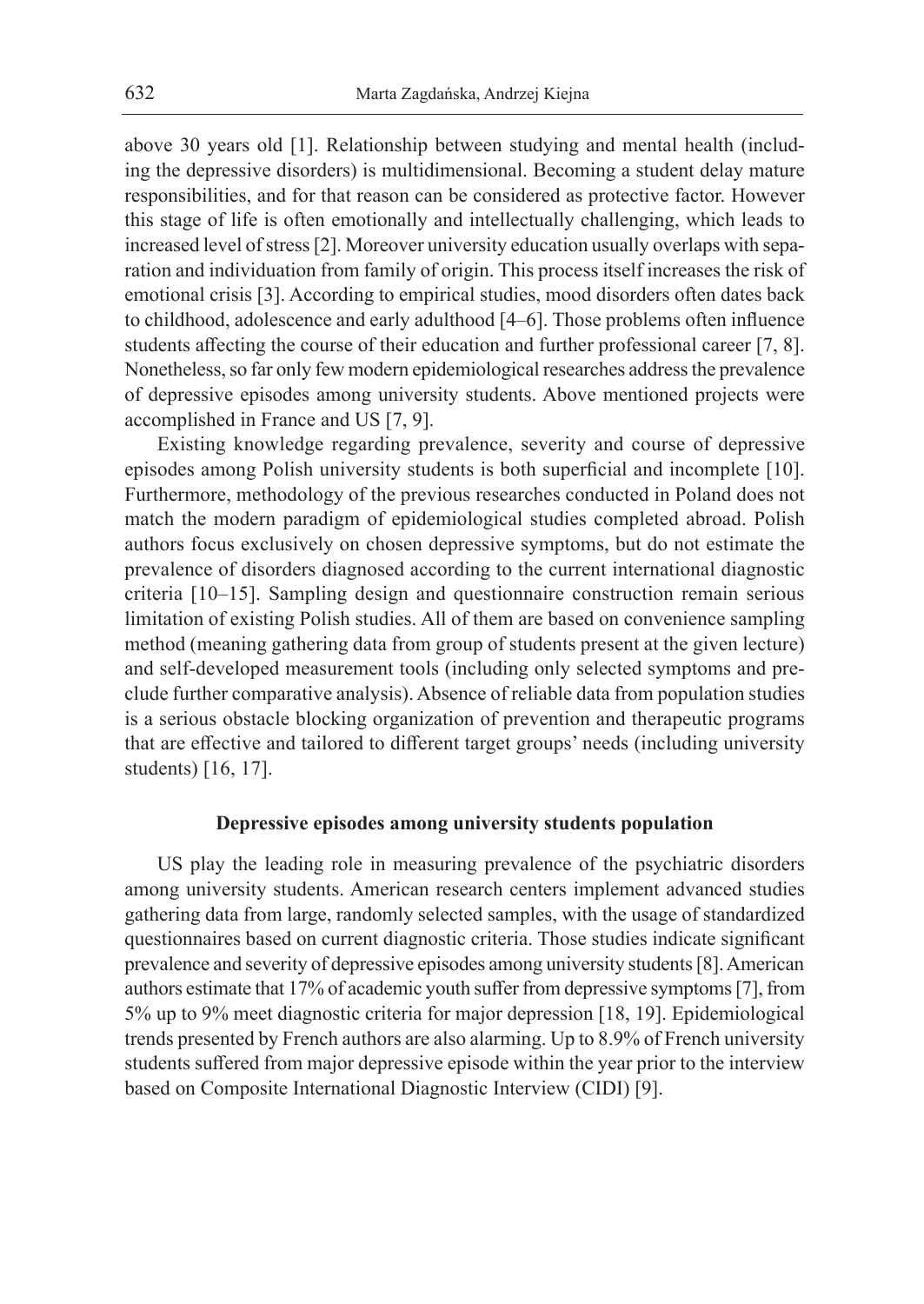## **Depressive symptoms among Polish university students**

Clinicians indicate that large group of Polish students experience severe symptoms of depression [20]. Research data not only confirm this tendency, but also indicate that frequency of sadness, apathy and discouragement among academic youth increases steadily [21]. Prevalence of depressive symptoms varies from 13.25% to 33.3% depending on sex, university profile, year of studies and research methodology. Up to 5% of respondents suffer from severe depression symptoms, 2.2% seriously consider committing suicide [13, 15]. Depressive mood is more frequent among freshmen who recently started university education [10, 12]. According to existing literature, relationship between depressive symptoms distribution and education profile (including university type) is not clear. Research findings regarding sex as a depressed mood risk factors are also inconsistent [10, 11, 14].

### **Material**

Current research included full-time students of public universities in Wroclaw, Poland. Epidemiological data was gathered from academic youth studying at University of Wroclaw, Wroclaw University of Technology, Wroclaw University of Economics, Wroclaw University of Environmental and Life Sciences, Wroclaw Medical University, Wroclaw University of Physical Education, Karol Lipinski Academy of Music in Wroclaw, Eugeniusz Geppert Academy of Fine Arts. Sample design was based on the sampling frame structure regarding sex, year, mode and profile of studies. Randomization was guaranteed by recruitment and fieldwork procedures. Data collection was accomplished with the usage of computer-assisted personal interviews (CAPI). Detailed description of the research methodology can be found in doctoral dissertation by Zagdańska [22]. Research sample included 370 students, among who 57 met, at some point of life, diagnostic criteria for depressive episodes according to ICD-10.

#### **Method**

Presented findings are based on Polish adaptation of the Composite International Diagnostic Interview (CIDI). Composite International Diagnostic Interview is a diagnostic tool recommended by World Health Organization for epidemiological research in psychiatry [23]. It allows to generate diagnoses consistent with current disorders classification systems (ICD-10, DSM-IV) based on standardized diagnostic interview conducted by trained interviewers [24]. Presented analyses were limited to mild, moderate and major depressive episodes.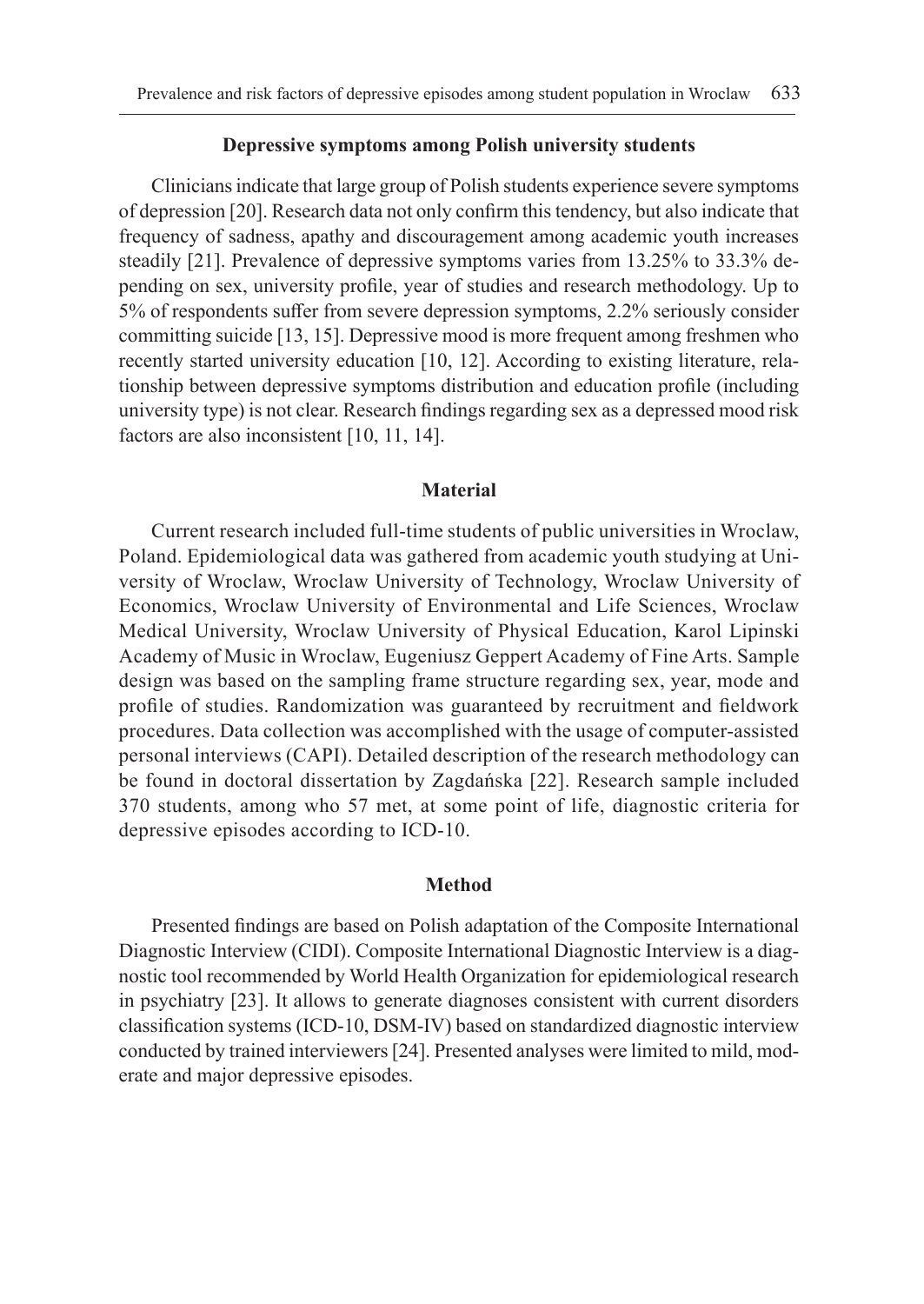

Figure 1. **Prevalence of depressive episodes among university students in Wroclaw**

## **Results**

## Prevalence of depressive episodes

Lifetime prevalence of depressive episodes is estimated at the level 14.7%. Similar rate calculated for 12 months period does not exceed 10% (9.8%). University students from Wroclaw most often meet diagnostic criteria for moderate depressive episode – 6.6% life time and 3.9% within the 12 months prior to the interview. Major depressive episodes are only slightly less frequent (respectively 5.1% and 3.8%). Mild depressive episodes are significantly less prevalent (respectively 3% and 2.1%), (see Figure 1).

## Risk factors of depressive episodes

Current research revealed that year of studies, education profile and partner relationship status remain important risk factors of depressive episode. Academic youth at the middle stage of education (meaning second or third year students) more often suffer from depressive symptoms – 18.1% lifetime and 14.4% within 12 months prior to the measurement) comparing to their younger (respectively 14.1% and 7.8%) and older colleagues (8.6% and 3.7%) (see Table 1). Observed tendencies are statistically significant only in case of the 12 month prevalence rate ( $\chi^2$  = 7.765,  $p = 0.024$ ,  $DS = 2$ ).

Depressive episodes are more prevalent lifetime among those who study humanities and pedagogic (30.3%), social science (25%) and environmental sciences, agriculture, forestry and fisheries (21.9%). Lifetime prevalence of depression among students representing other profiles is significantly lower and vary from 6.2% (in case of medical studies) to 10.6% (engineering, architecture and IT),  $(\chi^2 = 22.825, p = 0.001, DS = 6)$ . Distribution of the 12 months prevalence is pretty similar, but observed rates are slightly lower. Due to the insufficient number of cases,  $\chi^2$  test could not be used for calculating statistical significance of observed correlations in case of shorter reference period.

Absence of stable partner relationship was confirmed as an important risk factor for depressive episodes, both lifetime ( $\chi^2$  = 5.767, p = 0.011, DS = 1) and 12 months prior to the CIDI interview ( $\chi^2$  = 7.843, p = 0.005, DS = 1). Single students suffer from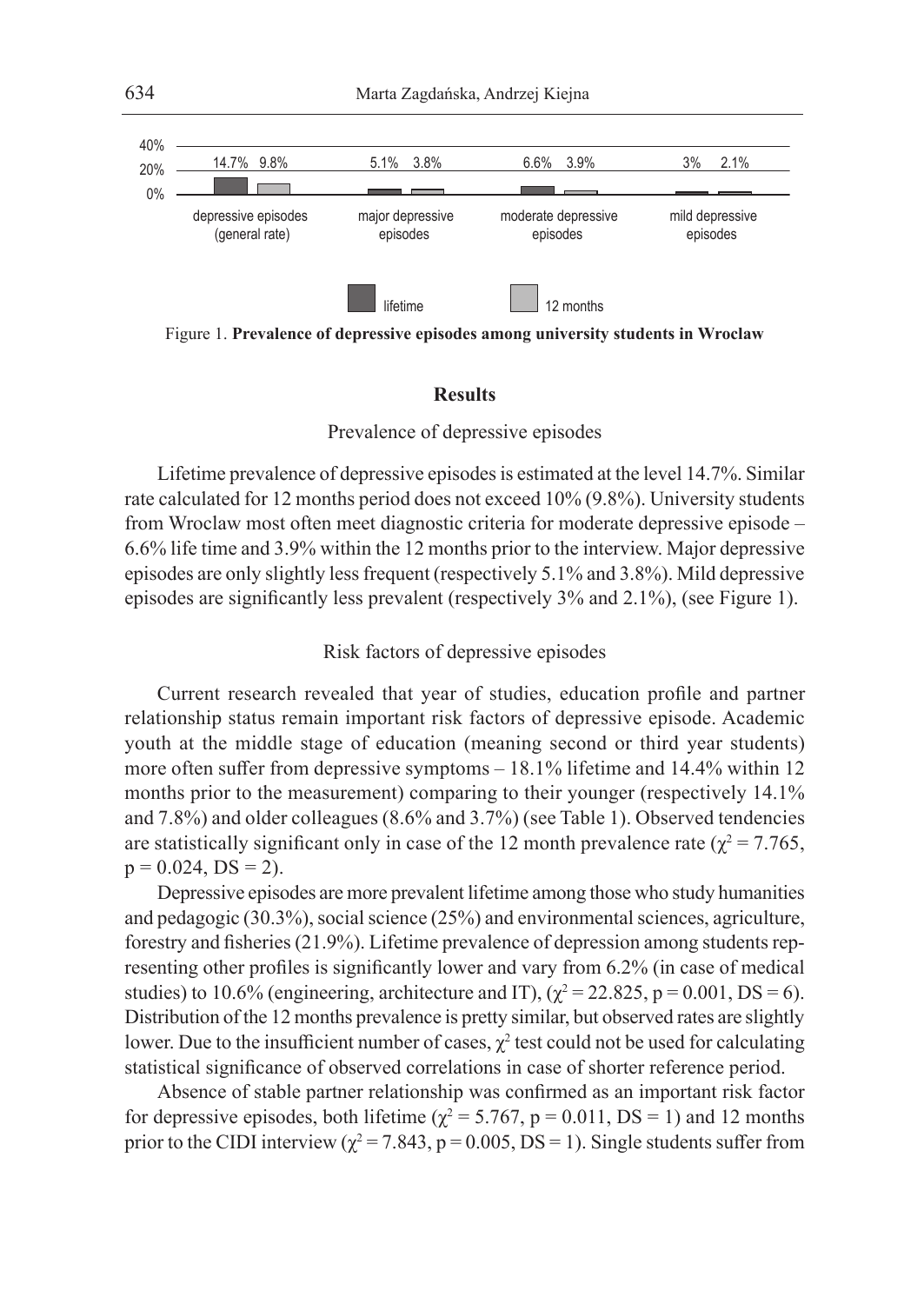depressed mood more frequently than their peers engaged in romantic relationship 19.6% vs. 10.5% lifetime and 14.1% vs. 5.3% within recent year).

## Risk factors of major depressive episodes

Absolute number of major depressive episode cases in the current research was insufficient to conduct statistical testing with  $\chi^2$  test for following risk factors: education profile (both lifetime and 12 months), accommodation and year of studies (12 months only). Analysis reveals that both year of studies and romantic relationship correlate with lifetime prevalence of major depressive episodes. Students who are at the middle of their studies are significantly more prone to severe depression (8.1%) than freshmen (4.7%) and those who are about to graduate (0%) ( $\chi^2 = 7.812$ , p = 0.027,  $DS = 2$ ). Academic youth who remains single experience severe depressive episodes more often comparing to their colleagues involved in stable relationship with partner (7.5% vs. 2.3% lifetime and 5.5% vs. 1.8% within 12 months prior to the research) (see Table 1). Abovementioned trend is statistically significant only in case of lifetime prevalence rate ( $\chi^2$  = 5.240, p = 0.021, DS = 1).

## Risk factors of moderate depressive episodes

Due to low absolute number of cases of moderate depressive episodes,  $\chi^2$  test analyses were limited to following factors: sex, year of studies (lifetime prevalence only), accommodation (lifetime prevalence only) and stable relationship with a partner. Statistical testing confirmed only correlation between romantic relationship and frequency of moderate depression. Single students significantly more often suffer from moderately depressed mood episodes, both lifetime (9.5% vs. 3.5%,  $\chi^2$  = 5.546,  $p = 0.024$ ,  $DS = 1$ ) and within 12 months prior to the CIDI interview (6% vs. 1.8%,  $\chi^2$  = 3.487, p = 0.037, DS = 1) (see Table 1).

#### Risk factors of mild depressive episodes

Mild depressive episodes are the least likely observed mood disorder among students in Wroclaw. Relatively low prevalence rates prevented  $\chi^2$  test analyses for 12 months reference period. Statistical inference conducted for lifetime prevalence reveals only one significant risk factor – accommodation. It has been indicated that there is a relationship between the frequency of mild depression and the accommodation of students ( $\chi^2$  = 9.765, p = 0.022, DS = 3). Current research confirms that students who described their accommodation status as "other" are more prone to mild depressive episode (11.1% in the group defining their accommodation as "other" vs. 3.8% of those who live together with their parents vs. 2% of those at the students' rentals vs. 0.9% of those who live in dormitory) (see Table 1).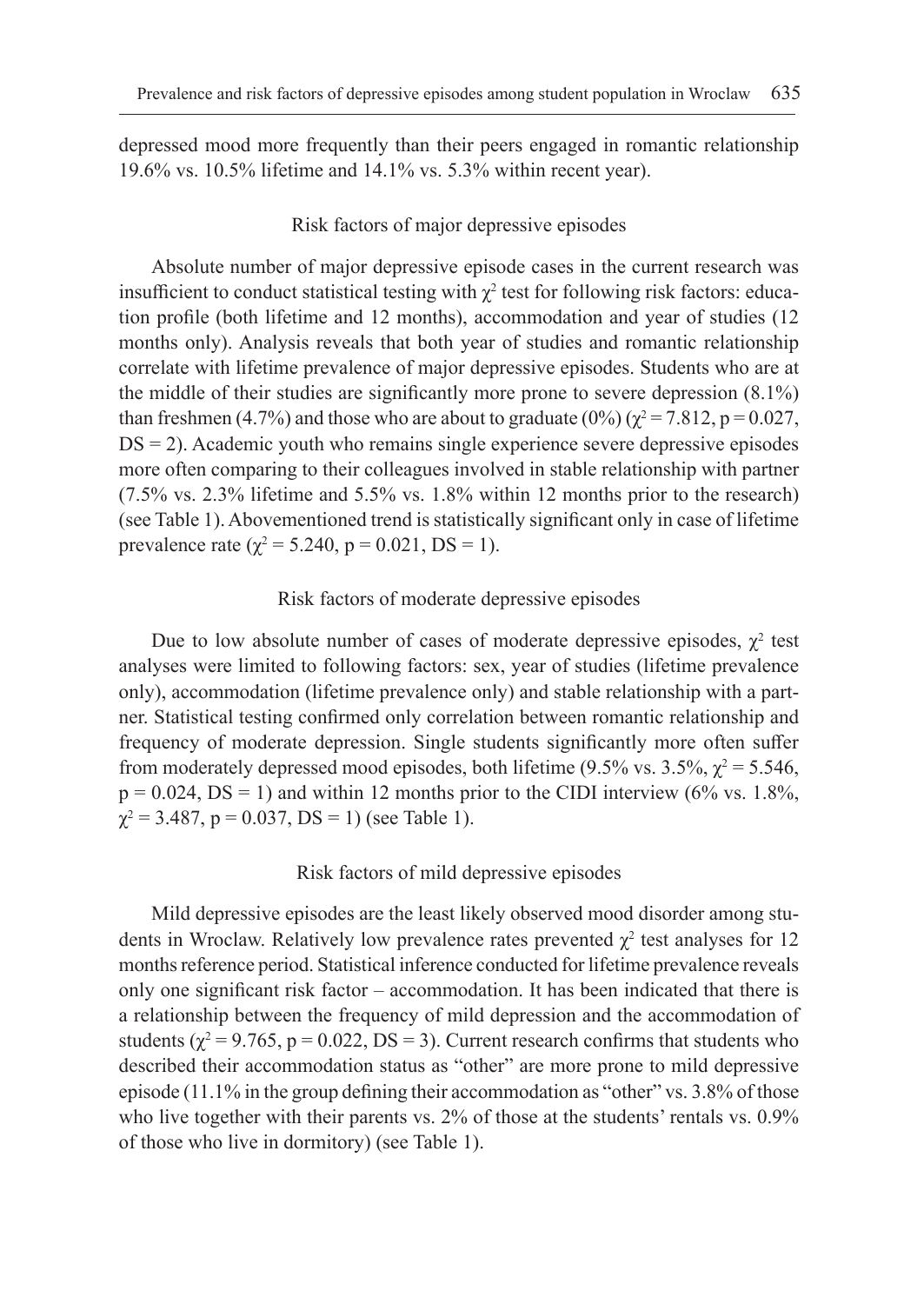| Risk factor                   | Description                                                   | Depressive<br>episode<br>(general rate) |        | Major depressive<br>episode |        | Moderate<br>depressive<br>episode |        | Mild depressive<br>episode |                                                                                                                                                     |
|-------------------------------|---------------------------------------------------------------|-----------------------------------------|--------|-----------------------------|--------|-----------------------------------|--------|----------------------------|-----------------------------------------------------------------------------------------------------------------------------------------------------|
|                               |                                                               | LT*                                     | $12M*$ | LT*                         | $12M*$ | LT*                               | $12M*$ | LT*                        | <b>12M</b><br>3.6%<br>0.6%<br>0.8%<br>3.8%<br>1.2%<br>$0\%$<br>1.6%<br>5.4%<br>$0\%$<br>6%<br>3.1%<br>$0\%$<br>2%<br>$0\%$<br>1.3%<br>11.1%<br>1.7% |
| Sex                           | Female                                                        | 15.9%                                   | 11.7%  | 5.6%                        | 4%     | 6.2%                              | 4.1%   | 4.1%                       |                                                                                                                                                     |
|                               | Male                                                          | 13.7%                                   | 9.8%   | 4.6%                        | 3.6%   | 7.4%                              | 5.1%   | 1.7%                       |                                                                                                                                                     |
| Year of<br>studies            | 1 <sup>st</sup> year                                          | 14.1%                                   | 7.8%   | 4.7%                        | 3.9%   | 7.8%                              | 3.1%   | 1.6%                       |                                                                                                                                                     |
|                               | 2 <sup>nd</sup> and 3 <sup>rd</sup> year                      | 18.1%                                   | 14.4%  | 8.1%                        | 5.6%   | 6.2%                              | 5%     | 3.8%                       |                                                                                                                                                     |
|                               | 4 <sup>th</sup> and 5 <sup>th</sup> year                      | 8.6%                                    | 3.7%   | $0\%$                       | $0\%$  | 4.9%                              | 2.5%   | 3.7%                       |                                                                                                                                                     |
| Education<br>profile          | Engineering,<br>architecture, IT                              | 10.6%                                   | 8.3%   | 5.3%                        | 5.3%   | 3.8%                              | 3%     | 1.5%                       |                                                                                                                                                     |
|                               | Environmental science,<br>agriculture, forestry,<br>fisheries | 21.9%                                   | 14%    | 7.8%                        | 6.2%   | 12.5%                             | 6.2%   | 1.6%                       |                                                                                                                                                     |
|                               | Business, management,<br>law                                  | 7.2%                                    | 7.2%   | 0%                          | 0%     | 1.8%                              | 1.8%   | 5.4%                       |                                                                                                                                                     |
|                               | Social science                                                | 25%                                     | 18.7%  | 12.5%                       | 12.5%  | 12.5%                             | 6.2%   | 0%                         |                                                                                                                                                     |
|                               | <b>Humanities</b><br>and pedagogic science                    | 30.3%                                   | 18.2%  | 4.1%                        | 2%     | 18%                               | 10.2%  | 8.2%                       |                                                                                                                                                     |
|                               | Medical science                                               | 6.2%                                    | 3.1%   | 3.1%                        | 0%     | 0%                                | 0%     | 3.1%                       |                                                                                                                                                     |
|                               | Other                                                         | 9.5%                                    | 4.8%   | 9.5%                        | 4.8%   | $0\%$                             | 0%     | 0%                         |                                                                                                                                                     |
| Accomodation                  | Students' rental                                              | 14%                                     | 8.7%   | 4%                          | 2.7%   | 8%                                | 4%     | 2%                         |                                                                                                                                                     |
|                               | Dormitory                                                     | 10.5%                                   | 6.2%   | 4.4%                        | 2.7%   | 5.2%                              | 3.5%   | 0.9%                       |                                                                                                                                                     |
|                               | With parents                                                  | 20.5%                                   | 12.9%  | 10.3%                       | 9%     | 6.4%                              | 2.6%   | 3.8%                       |                                                                                                                                                     |
|                               | Other                                                         | 18.5%                                   | 14.8%  | $0\%$                       | $0\%$  | 7.4%                              | 3.7%   | 11.1%                      |                                                                                                                                                     |
| <b>Stable</b><br>relationship | Stable relationship<br>with partner                           | 9.3%                                    | 5.3%   | 2.3%                        | 1.8%   | 3.5%                              | 1.8%   | 3.5%                       |                                                                                                                                                     |
|                               | Single                                                        | 19.5%                                   | 14%    | 7.5%                        | 5.5%   | 9.5%                              | 6%     | 2.5%                       | 2.5%                                                                                                                                                |

| Table 1. Depressive disorders risk factors among students population in Wroclaw |  |  |  |  |
|---------------------------------------------------------------------------------|--|--|--|--|
|---------------------------------------------------------------------------------|--|--|--|--|

LT – lifetime; 12M – within 12 months

## **Discussion**

Current research confirms substantial prevalence of the depressive episodes lifetime (14.7%) and within the 12 months prior to the measurement (9.8%). High prevalence of major and moderate depressive episodes remains especially alarming – respectively 5.1% and 6.6% lifetime, 3.8% and 3.9% within the recent year. Observed rates are similar or even higher comparing to results of existing studies. The greatest discrepancy is noticed when we compare current data with Polish researches based on Beck Depression Inventory. Substantial methodological differences (including sample and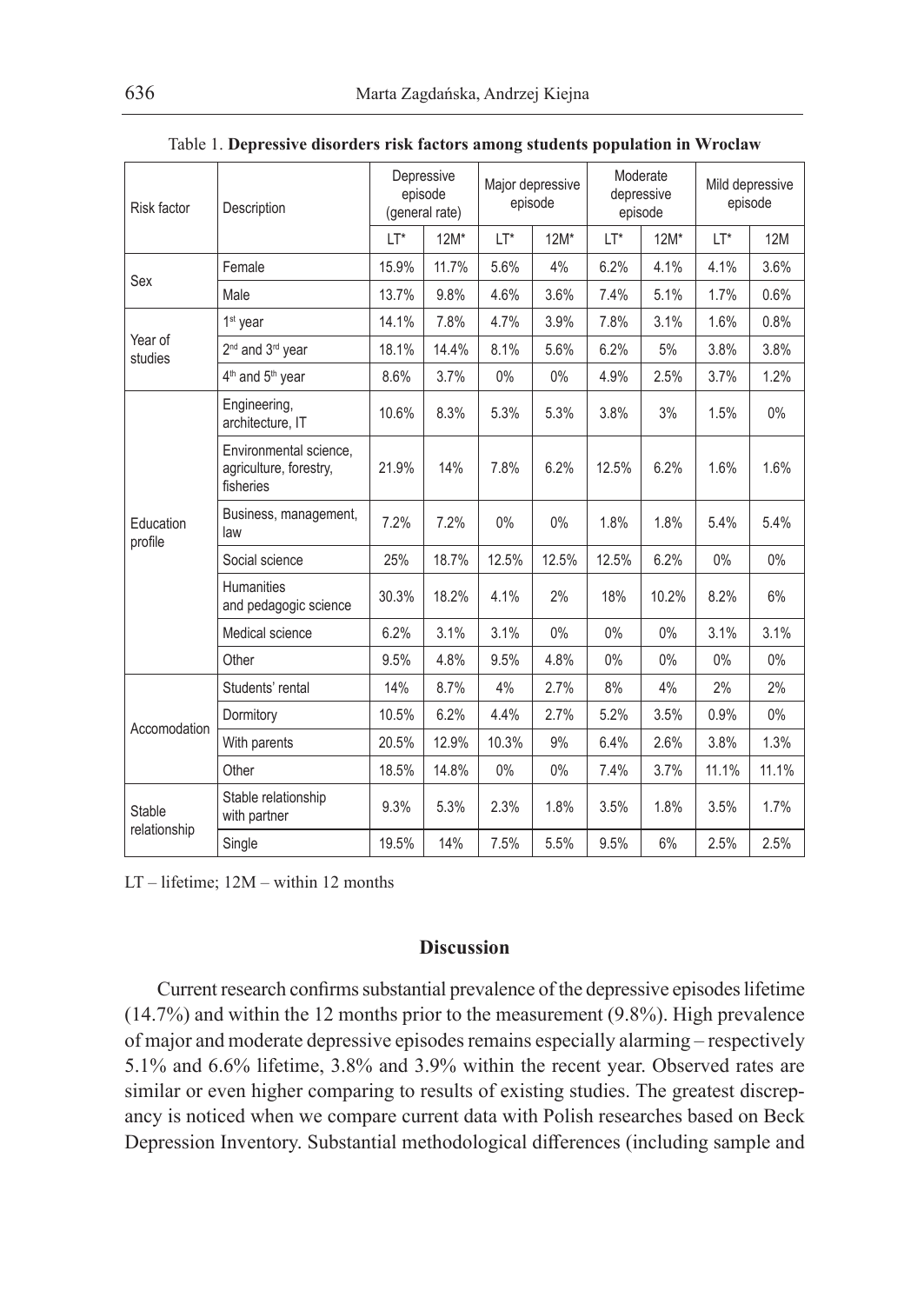measurement tools designs) are probable explanation for this findings inconsistency. This hypothesis is also supported by the fact that current estimation of major depressive episodes prevalence is nearly identical to rates indicated by the foreign epidemiological studies (it remains close to 5%).

Modern epidemiological studies have shown that females are at greater risk of depressive disorders [17]. This tendency was confirmed for different age groups, including teenagers and young adults. Existing Polish researches regarding population of students are not consistent with abovementioned international findings. Most of the Polish studies indicate that males are more prone for depression. Presented research findings are not fully conclusive regarding the correlation between sex and vulnerability to depressed mood. Disproportion between depressive episodes prevalence ratio observed among females is only slightly higher and remains exactly 2.7%. This trend might be an outcome of social changes observed lately both in Poland and other western countries. Those changes include increase of the female role in public life and business setting and greater acceptance of male emotionality and weaknesses. It might lead to alignment of depression prevalence rates among both sexes. Abovementioned processes can be especially intense among university students who own above-average intellectual resources, access to knowledge and modern lifestyle and ability of insightful analyzing the surrounding world. Current research findings and interpretation of the existing data suggest that prevention and therapy of affective disorders should be directed both to female and male university students.

Year of studies remains a clear risk factor of depressive episodes. The highest prevalence of those diagnoses was observed among students at the middle stage of university education (especially in case of lifetime prevalence). Presented data is consistent with findings from research regarding mental health of students from Medical University of Lodz [12]. Discrepancies in prevalence of depression reported for different stages of university education are significantly larger in case of 12 months rates. It might suggest contextual (related to given stage of education) etiology of discussed mood disorders. Disappointment with the scope, course and quality of studies together with concerns regarding adequacy of chosen career profile can be considered as potential explanation of the greater susceptibility to depressive episodes. The latest literature more often indicates that Polish students are unsatisfied with the organization and quality of university education, inadequacy of current learning programs and methods and objectification of students by academic teachers [25]. Abovementioned elements overlap with typical age-related concerns regarding future professional career [26] and educational failures. Initial period of studies is usually associated with adjusting to academic life and fears related to this process [27]. For this reason, in-depth thoughts regarding both subject and organization of studies might occur with a delay, as a consequence of confrontation between ones abilities and talents, and opportunities given by university education system in Po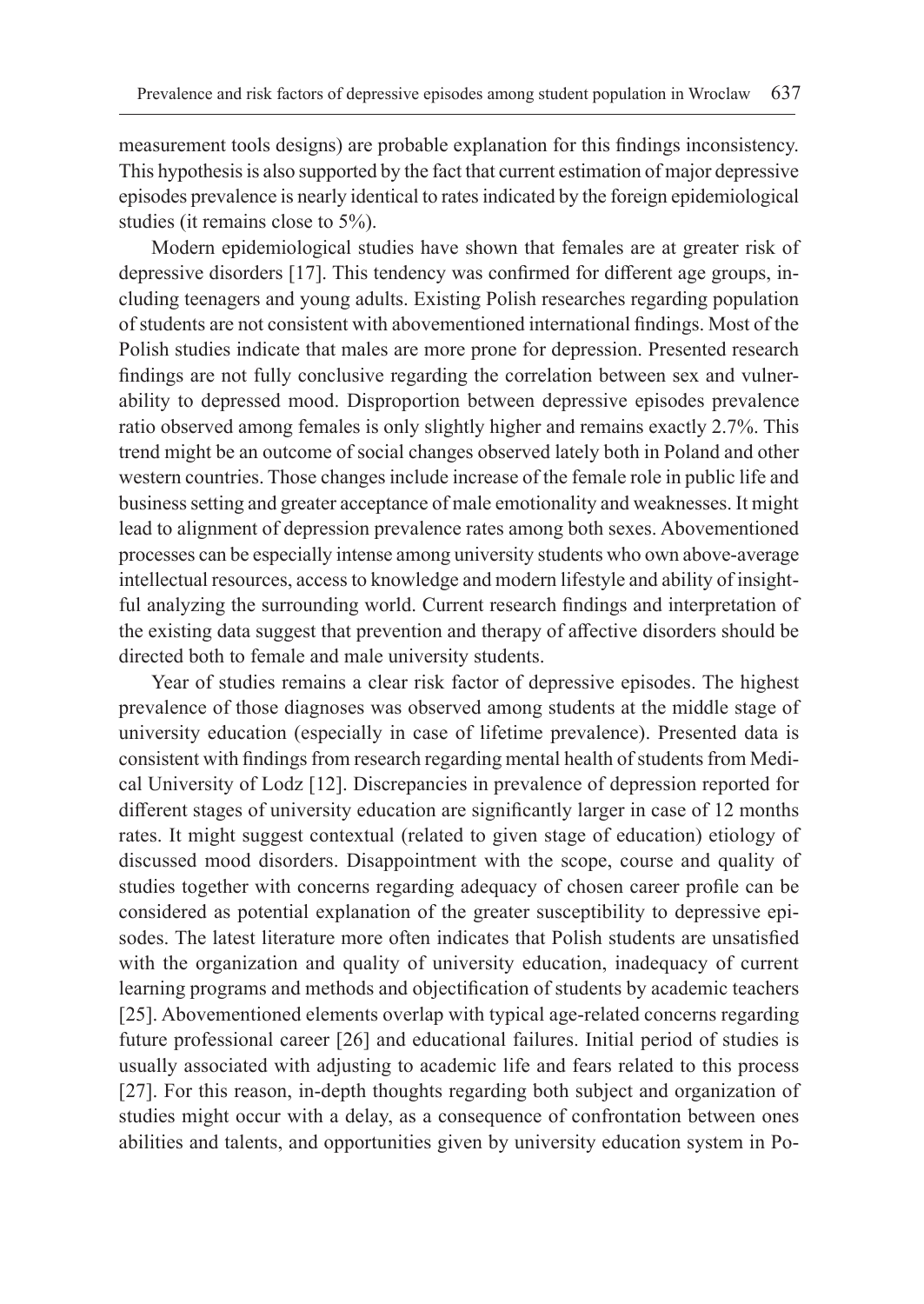land. Pessimistic reflections, doubts regarding future success, decrease of interest in academic lectures seem to be more probable at the middle stage of studies. Relation between abovementioned problems and depressive episodes among second and third year students requires further investigation.

Presented research indicates that some education profiles, including humanities, social sciences, environmental sciences, agriculture, forestry and fisheries, are more prone to depression. Provided data does not allow a conclusion regarding causes and consequences of observed tendencies. Absence of existing knowledge limits the adequate interpretation of presented correlations. Discussed observation requires more in-depth exploration during longitudinal research. Similar difficulties occur when we try to comment statistically significantly higher prevalence of mild depression among students describing their accommodation as "other". Not only we do not have literature hints for interpretation, but also we cannot precisely define abovementioned answer category. This category includes both the respondents who live with extended family, and those using the accommodation belonging to friends and acquaintances.

Existing researches regarding psychiatric epidemiology identify stable relationship with partner as an important protective factor of emotional crises, including mood disorders [17]. Those publications do not indicate the direction of abovementioned relation (romantic relationship prevents from depression or depressed mood is a cause of difficulties in establishing and maintaining close relationship). Presented research confirms the correlation between romantic relationship and depression. It has also similar methodological limitations. Single university students from Wroclaw are at greater risk of depressive episodes (including major and moderate severity of the disorder). Presumably absence of stable relationship and depression reinforce each other (Depression impede finding a partner and build close relationship, lack of beloved person escalates depressed mood symptoms and as a consequence establishing and maintaining relationship becomes even more difficult).

Current research is the first modern epidemiological research regarding mental health of university students in Poland. Presented research employees methodological approach and research tool recommended by World Health Organization for epidemiological studies in psychiatry. Methodological limitations of this research are caused by implementing cross-sectional scheme (it prevents from concluding about cause and effect relationships), relatively small sample size (insufficient for conducting some statistical analyses) and inability to obtain full sampling frame (it influence the representativeness of the sample).

Changing research approach into computer assisted web-based interview (CAWI) could be an effective way of dealing with abovementioned methodological limitations. Conducting online interviews is much less expensive than traditional data collection methods. It enhance accomplishing recruitment phase directly by the university (with the usage of the official university mailing list). As a consequence it enables to conduct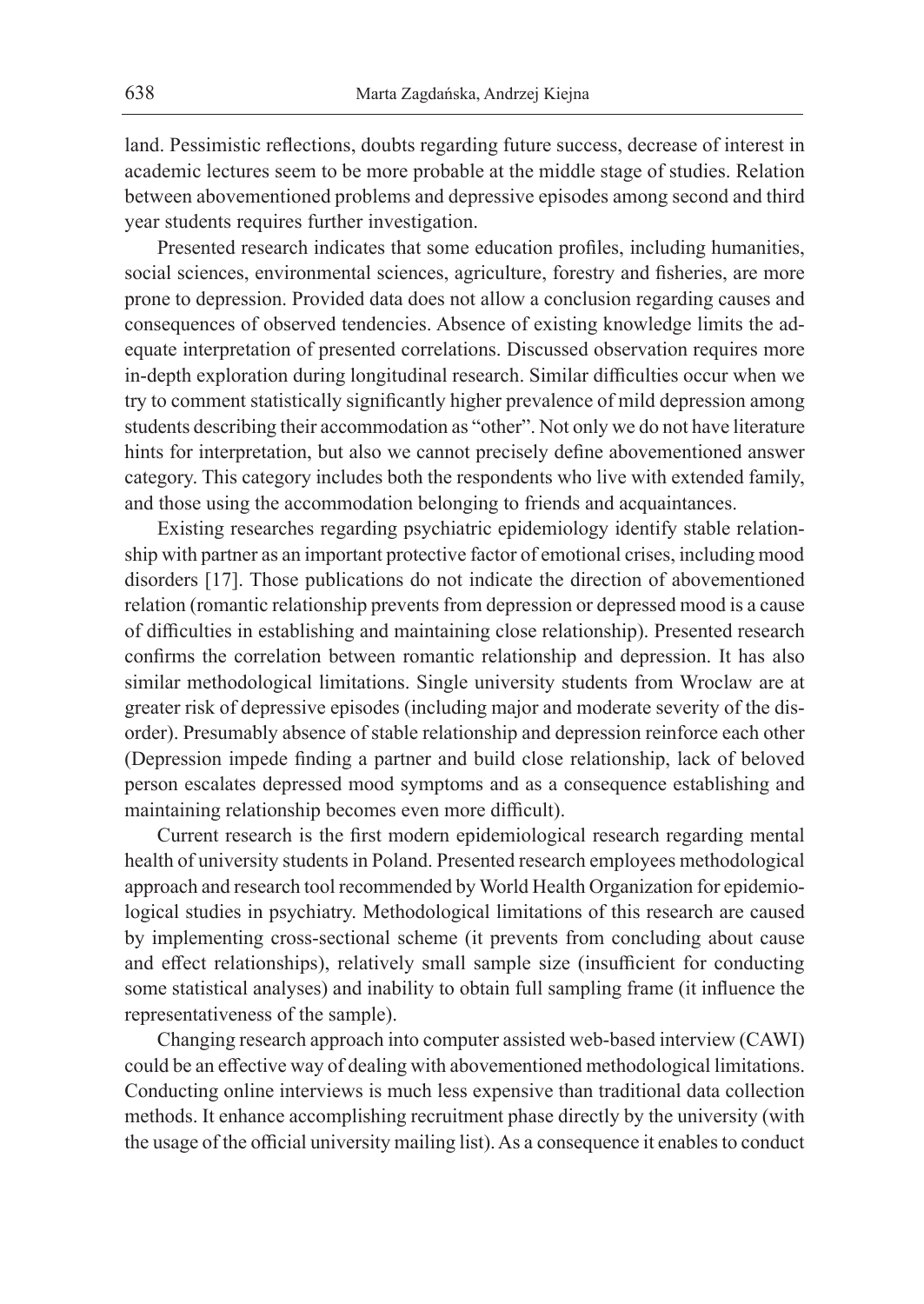the random sampling procedure and reach much larger number of students eligible for the research. Online research requires measurement tool adjusted to web-based interview needs. Such a questionnaire and software should be developed before any further epidemiological research in student population will be implemented in Poland. This kind of measurement tool will improve the data quality and guarantee better estimation of the depressive episodes prevalence among university youth.

## **Conclusions**

- 1. Significant prevalence of depressive episodes among university students population arises concerns.
- 2. Absence of correlation between sex and depressive episodes distribution is inconsistent with the existing research findings and requires further exploration.
- 3. Students who are in the middle of the university education period are at greater risk of depressive episodes.
- 4. Education profile is strongly correlated with prevalence of depressive disorders. This observation should be the subject of further investigation in longitudinal studies including larger samples.
- 5. Absence of stable relationship is an important risk factor of depressive episode single university students experience affective disorders more frequent comparing to those who have partners.

## **References**

- 1. Łysoń P. *Szkoły wyższe i ich finanse w 2013 roku.* Warsaw: Central Statistical Office; 2014.
- 2. Trubiłowicz E. *Studenci i ich świat od stanu wojennego do Unii Europejskiej.* Lublin: Catholic University of Lublin Publishing House; 2006.
- 3. de Barbaro B. *Wprowadzenie do systemowego rozumienia rodziny.* Krakow: Jagiellonian University Press; 1999.
- 4. Wittchen HU, Nelson CB, Lachner G. *Prevalence of mental disorders and psychosocial impairments in adolescents and young adults*. Psychol. Med. 1998; 28(1): 106–126.
- 5. Kessler RC, Berglund P, Demler O, Jin R, Merikangas K, Walters EE. *Lifetime prevalence and age-of-onset distributions of DSM-IV disorders in the National Comorbidity Survey Replication*. Arch. Gen. Psychiatry 2005; 62(6): 593–602.
- 6. Patel V, Flisher AJ, Hetrick S, McGorry P. *Mental health of young people: a global public-health challenge*. Lancet 2007; 369(9569): 1302–1313.
- 7. Hunt J, Eisenberg D. *Mental health problems and help-seeking behavior among college students*. J. Adolesc. Health 2010; 46(1): 3–10.
- 8. Hill RM, Yaroslavsky I, Pettit JW. *Enhancing depression screening to identify college students at risk of persistent depressive symptoms*. J. Affect. Disord. 2015; 15(174): 1–6.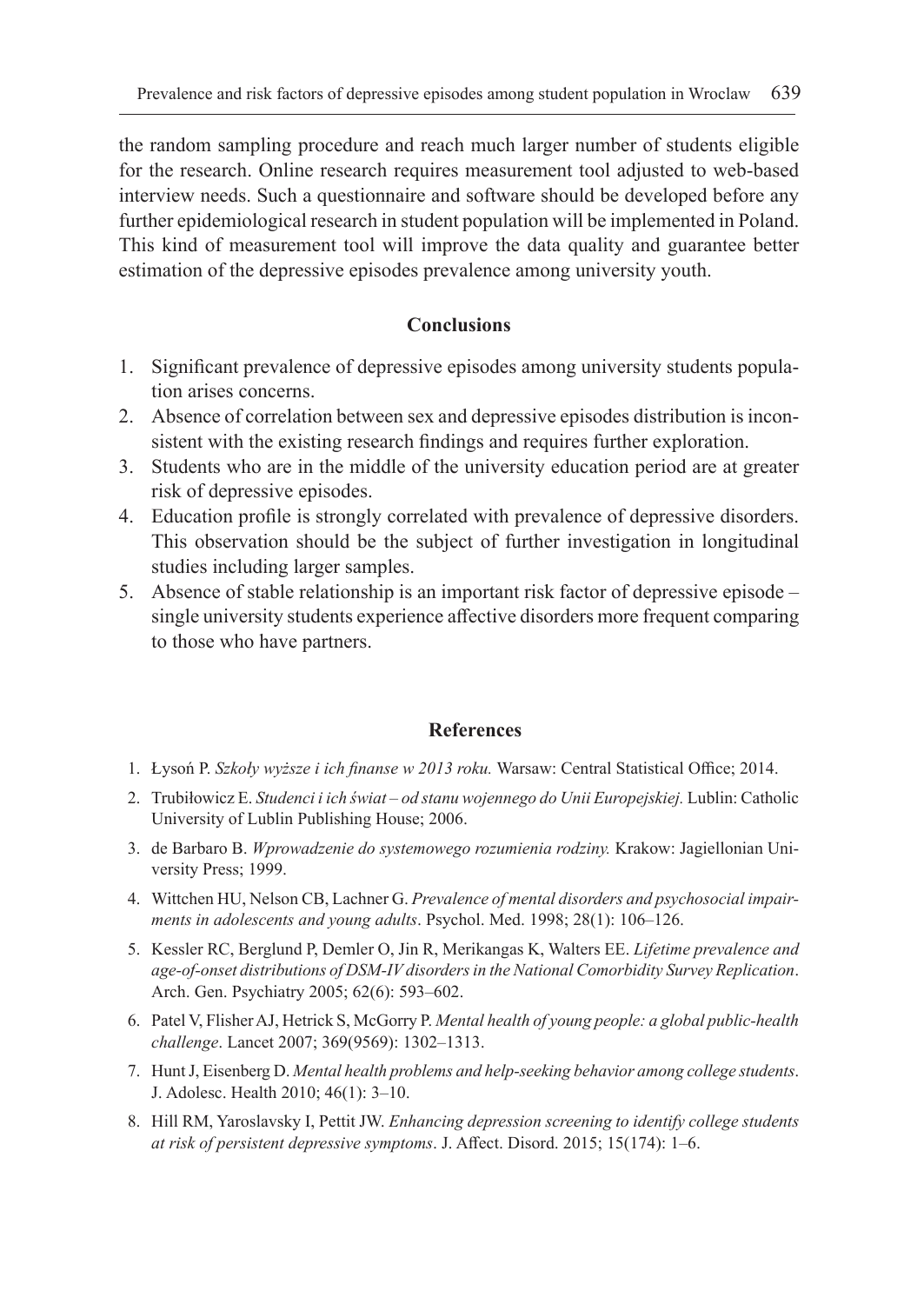- 9. Verger P, Gilbert F, Rouillon F, Kovess-Masfety V. *Psychiatric disorders in students in six French universities: 12-month prevalence, comorbidity, impairment and help-seeking*. Soc. Psychiatry Psychiatr. Epidemiol. 2010; 45(2): 189–199.
- 10. Marek K, Białoń P, Wichowicz H, Melloch H, Nitka-Siemińska A. *Przesiewowa ocena rozpowszechnienia objawów depresyjnych i lękowych wśród studentów Akademii Medycznej w Gdańsku*. Psychiatria 2005; 2(4): 217–224.
- 11. Fołtyn W, Nowakowska-Zajdel E, Knopik J, Brodziak A. *Wpływ negatywnych doświadczeń z okresu dzieciństwa na występowanie depresji u studentów medycyny – doniesienie wstępne*. Psychiatr. Pol. 1998; 32(2): 177–186.
- 12. Adamiak G, Świątnicka E, Wołodźko-Makarska L, Świtalska MJ. *Ocena jakości życia studentów medycyny w zależności od liczby i nasilenia stwierdzonych objawów depresyjnych*. Psychiatr. Pol. 2004; 38(4): 631–638.
- 13. Kowalewski I. *Charakterystyka sytuacji zdrowotnej studentów w aspekcie ich sprawności psychosomatycznej w wybranych uczelniach Krakowa*. Edukacja 2006; 2: 28–35.
- 14. Sapilak BJ, Roth H, Siankowski M, Muszyńska A, Steciwko A. *Objawy depresji, lęku i stres wśród studentów Akademii Medycznej we Wrocławiu – badania własne*. Fam. Med. Prim. Care Rev. 2008; 10(3): 675–680.
- 15. Szczepańska J, Klin Z, Jaroszewska A, Ciesielski R. *Zaburzenia nastroju w populacji studentów Wydziału Fizjoterapii AWF we Wrocławiu. Część I*. Fizjoterapia 2008; 16(3): 69–78.
- 16. Kessler RC, Ustun T. *The WHO world mental health surveys: global perspectives on the epidemiology of mental disorders*. New York: Cambridge University Press; 2008.
- 17. Tsuang MT, Tohen M, Jones P. *Textbook of Psychiatric Epidemiology.* Oxford: John Wiley & Sons; 2011.
- 18. Eisenberg D, Gollust SE, Golberstein E, Hefner JL. *Prevalence and correlates of depression, anxiety, and suicidality among university students*. Am. J. Orthopsychiatry 2007; 77(4): 534–542.
- 19. Eisenberg D, Hunt J, Speer N. *Mental health in American colleges and universities: variation across student subgroups and across campuses*. J. Nerv. Ment. Dis. 2013; 201(1): 60–67.
- 20. Żechowski C. *Studenci między adolescencją a dorosłością*. Remedium 1999; 5: 6–8.
- 21. Janion E. *Osoby długotrwale chore somatycznie i z zaburzeniami zdrowia psychicznego*. In: Ochonczenko H, Czerwińska M, Garbat M. ed. *Osoby z niepełnosprawnością w szkole wyższej. Wybrane zagadnienia*. Zielona Góra: Uniwersytet Zielonogórski; 2011. p. 71–88.
- 22. Zagdańska M. *Rozpowszechnienie zaburzeń psychicznych w populacji państwowych uczelni wyższych we Wrocławiu*. Doctoral dissertation. Wroclaw: Wroclaw Medical University; 2015.
- 23. Moskalewicz J, Kiejna A, Wojtyniak B. *Kondycja psychiczna mieszkańców Polski. Raport z badań "Epidemiologia zaburzeń psychiatrycznych i dostęp do psychiatrycznej opieki zdrowotnej – EZOP Polska".* Warszawa: Instytut Psychiatrii i Neurologii; 2012.
- 24. Haro JM, Arbabzadeh-Bouchez S, Brugha TS, de Girolamo G, Guyer ME, Jin R. et al. *Concordance of the Composite International Diagnostic Interview Version 3.0 (CIDI 3.0) with standardized clinical assessments in the WHO World Mental Health Surveys*. Int. J. Methods Psychiatr. Res. 2006; 15(4): 167–180.
- 25. Jelonek M. *Studenci przyszłe kadry polskiej gospodarki*. Warsaw: Polish Agency for Enterprise Development; 2011.